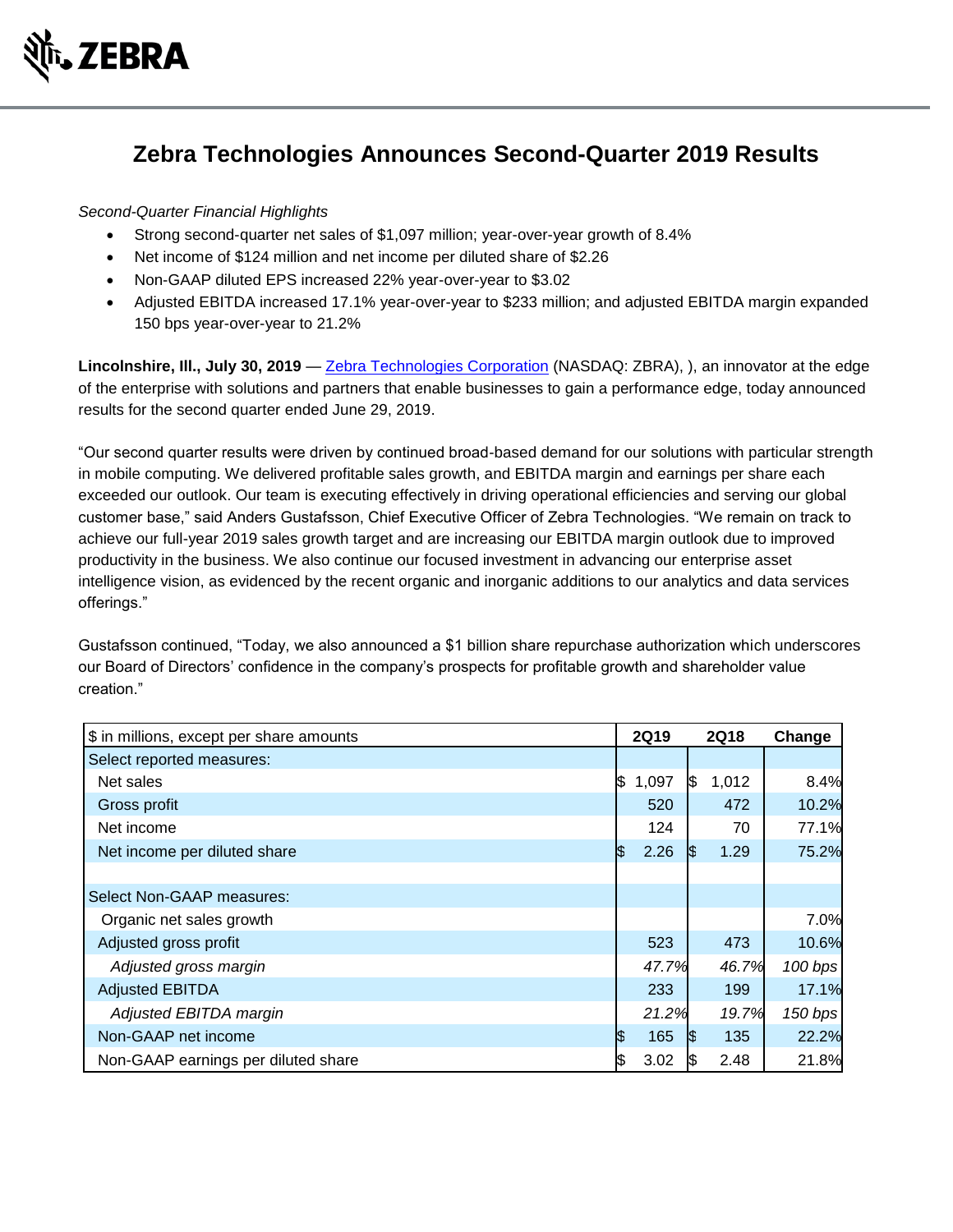

## **Reported (GAAP) results**

Net sales were \$1,097 million in the second quarter of 2019 compared to \$1,012 million in the second quarter of 2018. Net sales in the Enterprise Visibility & Mobility ("EVM") segment were \$727 million in the second quarter of 2019 compared with \$661 million in the second quarter of 2018. Asset Intelligence & Tracking ("AIT") segment net sales were \$370 million in the second quarter of 2019 compared to \$351 million in the prior year period. Secondquarter 2019 gross profit was \$520 million compared to \$472 million in the comparable prior year period. Net income for the second quarter of 2019 was \$124 million, or \$2.26 per diluted share, compared to net income of \$70 million, or \$1.29 per diluted share, for the second quarter of 2018.

## **Adjusted (Non-GAAP) results**

Consolidated net sales were \$1,097 million in the second quarter of 2019 compared to \$1,012 million in the prior year period, an increase of 8.4%. Consolidated organic net sales growth for the second quarter was 7.0% reflecting solid growth in North America, EMEA and APAC. Second-quarter year-over-year organic net sales growth was 9.2% in the EVM segment and 2.9% in the AIT segment.

Consolidated adjusted gross margin was 47.7% in the second quarter of 2019, compared to 46.7% in the prior year period. This increase was primarily due to higher productivity and cost efficiency, particularly in support services. Adjusted operating expenses increased in the second quarter of 2019 to \$308 million from \$294 million in the prior year period primarily due to the inclusion of expenses from recently acquired businesses and investments in growth initiatives, partially offset by lower incentive compensation expense.

Adjusted EBITDA for the second quarter of 2019 increased to \$233 million, or 21.2% of adjusted net sales, compared to \$199 million, or 19.7% of adjusted net sales, for the second quarter of 2018 primarily due to higher gross margin and lower operating expenses as a percentage of net sales.

Non-GAAP net income for the second quarter of 2019 was \$165 million, or \$3.02 per diluted share, compared with \$135 million, or \$2.48 per diluted share, for the second quarter of 2018.

#### **Balance Sheet and Cash Flow**

As of June 29, 2019, the company had cash and cash equivalents of \$27 million and total debt of \$1,724 million.

Free cash flow was \$165 million for the first six months of 2019. The company generated \$195 million of operating cash flow and incurred capital expenditures of \$30 million. During the first six months of 2019 the company had net borrowings of \$125 million which funded a portion of the acquisitions of Temptime Corporation, Profitect Inc., and venture investments.

#### **Outlook**

#### Third Quarter 2019

The company expects third-quarter 2019 net sales to increase approximately 3% to 5% from the third quarter of 2018. This expectation includes an approximately 2 percentage point additive impact from recently acquired businesses, and an approximately 1 percentage point negative impact from foreign currency translation.

Adjusted EBITDA margin is expected to be approximately 22% for the third quarter of 2019. Non-GAAP earnings per diluted share are expected to be in the range of \$3.15 to \$3.35. This assumes an adjusted effective tax rate of approximately 16% to 17%.

#### Full Year 2019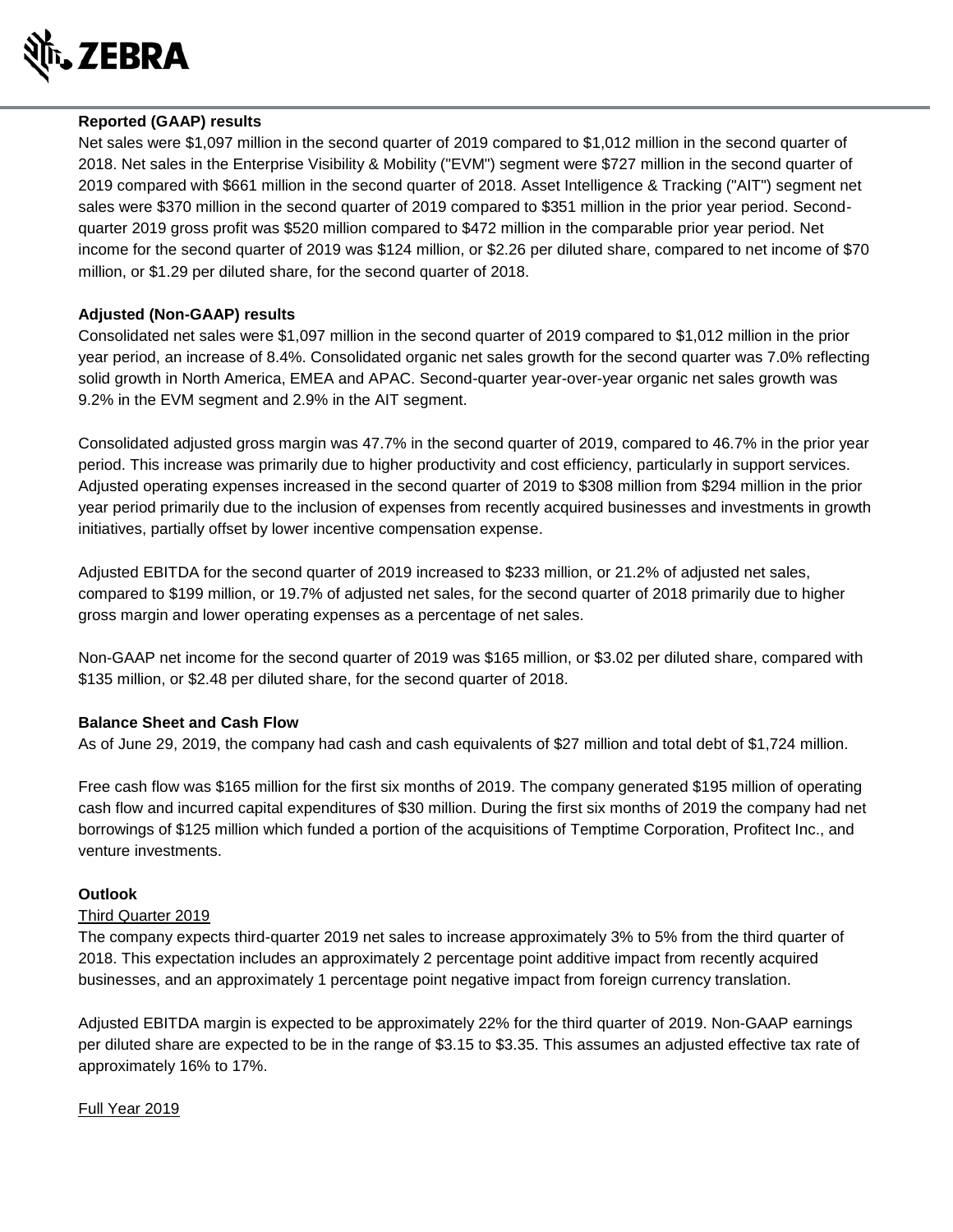

The company expects full-year 2019 net sales to increase approximately 5% to 8% from 2018. This expectation includes an approximately 2 percentage point positive impact from recently acquired businesses, and an approximately 1 percentage point negative impact from foreign currency translation.

Adjusted EBITDA margin is expected to be approximately 22% for the full-year 2019, favorable to 2018 and our prior outlook.

For the full-year 2019, the company expects to generate free cash flow of at least \$625 million.

## **Conference Call Notification**

Investors are invited to listen to a live webcast of Zebra's conference call regarding the company's financial results for the second quarter of 2019. The conference call will be held today, Tuesday, July 30, at 7:30 a.m. Central Time (8:30 a.m. Eastern Time). To view the webcast, visit the investor relations section of the company's website at [investors.zebra.com.](http://investors.zebra.com/)

## **About Zebra**

Zebra (NASDAQ: ZBRA) empowers the front line of business in retail/ecommerce, manufacturing, transportation and logistics, healthcare and other industries to achieve a performance edge. With more than 10,000 partners across 100 countries, we deliver industry-tailored, end-to-end solutions that intelligently connect people, assets and data to help our customers make business-critical decisions. Our market-leading solutions elevate the shopping experience, track and manage inventory as well as improve supply chain efficiency and patient care. Ranked on Forbes' list of America's Best Employers for the last three years, Zebra helps our customers capture their edge. For more information, visit [www.zebra.com](http://www.zebra.com/) or sign up for our [news alerts.](http://investors.zebra.com/information-request/alerts) Follow us on [LinkedIn,](https://www.linkedin.com/company/zebra-technologies) [Twitter](https://twitter.com/ZebraTechnology) and [Facebook.](https://www.facebook.com/ZebraTechnologiesGlobal)

#### **Forward-Looking Statements**

This press release contains forward-looking statements, as defined by the Private Securities Litigation Reform Act of 1995, including, without limitation, the statements regarding the company's outlook. Actual results may differ from those expressed or implied in the company's forward-looking statements. These statements represent estimates only as of the date they were made. Zebra undertakes no obligation, other than as may be required by law, to publicly update or revise any forward-looking statements, whether as a result of new information, future events, changed circumstances or any other reason after the date of this release.

These forward-looking statements are based on current expectations, forecasts and assumptions and are subject to the risks and uncertainties inherent in Zebra's industry, market conditions, general domestic and international economic conditions, and other factors. These factors include customer acceptance of Zebra's hardware and software products and competitors' product offerings, and the potential effects of technological changes. The continued uncertainty over future global economic conditions, the availability of credit and capital markets volatility may have adverse effects on Zebra, its suppliers and its customers. In addition, a disruption in our ability to obtain products from vendors as a result of supply chain constraints, natural disasters or other circumstances could restrict sales and negatively affect customer relationships. Profits and profitability will be affected by Zebra's ability to control manufacturing and operating costs. Because of its debt, interest rates and financial market conditions will also have an impact on results. Foreign exchange rates will have an effect on financial results because of the large percentage of our international sales. The outcome of litigation in which Zebra may be involved is another factor. The success of integrating acquisitions could also affect profitability, reported results and the company's competitive position in its industry. These and other factors could have an adverse effect on Zebra's sales, gross profit margins and results of operations and increase the volatility of our financial results. When used in this release and documents referenced, the words "anticipate," "believe," "outlook," and "expect" and similar expressions, as they relate to the company or its management, are intended to identify such forward-looking statements, but are not the exclusive means of identifying these statements. Descriptions of the risks, uncertainties and other factors that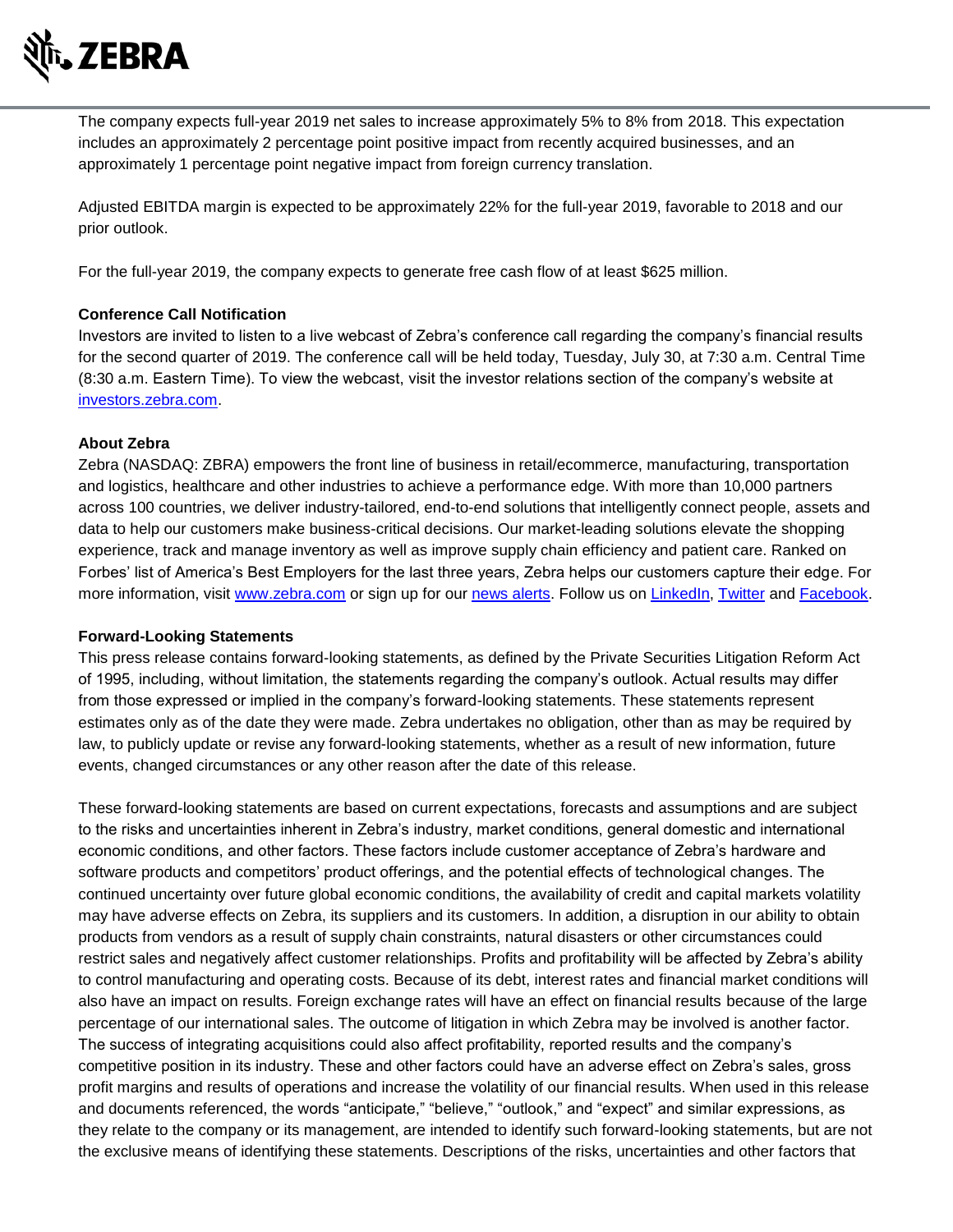

could affect the company's future operations and results can be found in Zebra's filings with the Securities and Exchange Commission, including the company's most recent Form 10-K and Form 10-Q.

## **Use of Non-GAAP Financial Information**

This press release contains certain Non-GAAP financial measures, consisting of "adjusted net sales," "adjusted gross profit," "EBITDA," "Adjusted EBITDA," "Non-GAAP net income," "Non-GAAP earnings per share," "free cash flow," "organic net sales growth," and "adjusted operating expenses." Management presents these measures to focus on the on-going operations and believes it is useful to investors because they enable them to perform meaningful comparisons of past and present operating results. The company believes it is useful to present non-GAAP financial measures, which exclude certain significant items, as a means to understand the performance of its ongoing operations and how management views the business. Please see the "Reconciliation of GAAP to Non-GAAP Financial Measures" tables and accompanying disclosures at the end of this press release for more detailed information regarding non-GAAP financial measures herein, including the items reflected in adjusted net earnings calculations. These measures, however, should not be construed as an alternative to any other measure of performance determined in accordance with GAAP.

The company does not provide a reconciliation for non-GAAP estimates on a forward-looking basis (including the information under "Outlook" above) where it is unable to provide a meaningful or accurate calculation or estimation of reconciling items and the information is not available without unreasonable effort. This is due to the inherent difficulty of forecasting the timing or amount of various items that have not yet occurred, are out of the company's control and/or cannot be reasonably predicted, and that would impact diluted net earnings per share, the most directly comparable forward-looking GAAP financial measure. For the same reasons, the company is unable to address the probable significance of the unavailable information. Forward-looking non-GAAP financial measures provided without the most directly comparable GAAP financial measures may vary materially from the corresponding GAAP financial measures.

As a global company, Zebra's operating results reported in U.S. dollars are affected by foreign currency exchange rate fluctuations because the underlying foreign currencies in which the company transacts change in value over time compared to the U.S. dollar; accordingly, the company presents certain organic growth financial information, which includes impacts of foreign currency translation, to provide a framework to assess how the company's businesses performed excluding the impact of foreign currency exchange rate fluctuations. Foreign currency impact represents the difference in results that are attributable to fluctuations in the currency exchange rates used to convert the results for businesses where the functional currency is not the U.S. dollar. This impact is calculated by translating current period results at the currency exchange rates used in the comparable period in the prior year, rather than the exchange rates in effect during the current period. In addition, the company excludes the impact of its foreign currency hedging program in the prior year periods. The company believes these measures should be considered a supplement to and not in lieu of the company's performance measures calculated in accordance with GAAP.

#### **Contacts**

Investors Media Michael Steele, CFA, IRC Therese Van Ryne Vice President, Investor Relations Director, Global Public Relations Phone: + 1 847 793 6707 Phone: + 1 847 370 2317 [msteele@zebra.com](mailto:msteele@zebra.com) [therese.vanryne@zebra.com](mailto:therese.vanryne@zebra.com)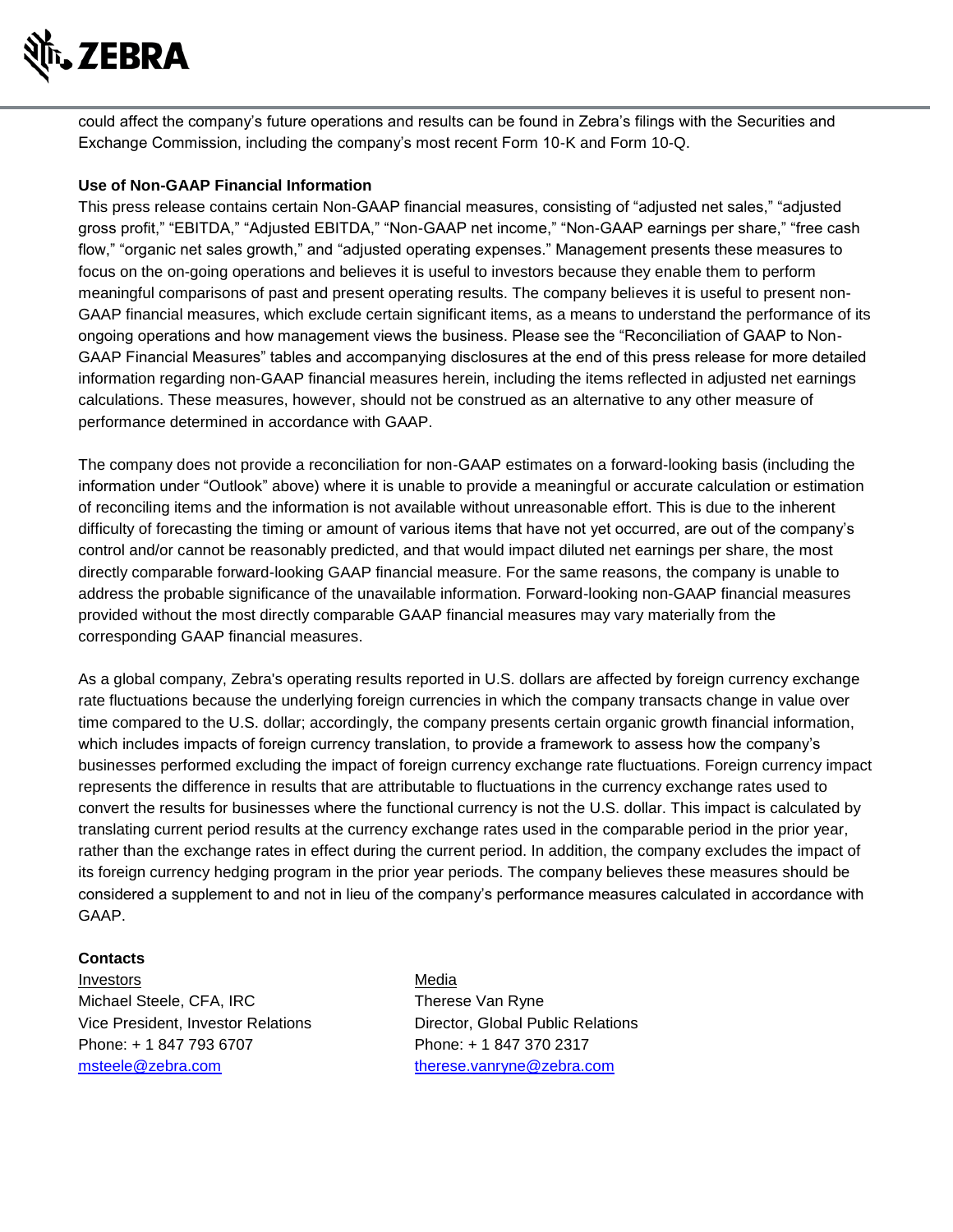## **ZEBRA TECHNOLOGIES CORPORATION AND SUBSIDIARIES CONSOLIDATED BALANCE SHEETS**

(In millions, except share data)

|                                                                                                                                                        | <b>June 29,</b><br>2019 |               | December 31,<br>2018 |
|--------------------------------------------------------------------------------------------------------------------------------------------------------|-------------------------|---------------|----------------------|
|                                                                                                                                                        | (Unaudited)             |               |                      |
| Assets                                                                                                                                                 |                         |               |                      |
| Current assets:                                                                                                                                        |                         |               |                      |
| Cash and cash equivalents                                                                                                                              | \$<br>27                | $\mathcal{S}$ | 44                   |
| Accounts receivable, net of allowances for doubtful accounts of \$2 million and \$3<br>million as of June 29, 2019 and December 31, 2018, respectively | 556                     |               | 520                  |
| Inventories, net                                                                                                                                       | 484                     |               | 520                  |
| Income tax receivable                                                                                                                                  | 78                      |               | 24                   |
| Prepaid expenses and other current assets                                                                                                              | 43                      |               | 54                   |
| <b>Total Current assets</b>                                                                                                                            | 1,188                   |               | 1,162                |
| Property, plant and equipment, net                                                                                                                     | 251                     |               | 249                  |
| Right-of-use lease asset                                                                                                                               | 114                     |               |                      |
| Goodwill                                                                                                                                               | 2,622                   |               | 2,495                |
| Other intangibles, net                                                                                                                                 | 323                     |               | 232                  |
| Long-term deferred income taxes                                                                                                                        | 88                      |               | 114                  |
| Other long-term assets                                                                                                                                 | 115                     |               | 87                   |
| <b>Total Assets</b>                                                                                                                                    | \$<br>4,701 \$          |               | 4,339                |
| Liabilities and Stockholders' Equity                                                                                                                   |                         |               |                      |
| Current liabilities:                                                                                                                                   |                         |               |                      |
| Current portion of long-term debt                                                                                                                      | \$<br>156 \$            |               | 157                  |
| Accounts payable                                                                                                                                       | 472                     |               | 552                  |
| <b>Accrued liabilities</b>                                                                                                                             | 282                     |               | 322                  |
| Deferred revenue                                                                                                                                       | 230                     |               | 210                  |
| Income taxes payable                                                                                                                                   | 60                      |               | 60                   |
| <b>Total Current liabilities</b>                                                                                                                       | 1,200                   |               | 1,301                |
| Long-term debt                                                                                                                                         | 1,561                   |               | 1,434                |
| Long-term lease liabilities                                                                                                                            | 104                     |               |                      |
| Long-term deferred income taxes                                                                                                                        | 1                       |               | 8                    |
| Long-term deferred revenue                                                                                                                             | 188                     |               | 172                  |
| Other long-term liabilities                                                                                                                            | 88                      |               | 89                   |
| <b>Total Liabilities</b>                                                                                                                               | 3,142                   |               | 3,004                |
| Stockholders' Equity:                                                                                                                                  |                         |               |                      |
| Preferred stock, \$.01 par value; authorized 10,000,000 shares; none issued                                                                            |                         |               |                      |
| Class A common stock, \$.01 par value; authorized 150,000,000 shares; issued<br>72,151,857 shares                                                      | 1                       |               | -1                   |
| Additional paid-in capital                                                                                                                             | 314                     |               | 294                  |
| Treasury stock at cost, 18,044,028 and 18,280,673 shares as of June 29, 2019 and<br>December 31, 2018, respectively                                    | (643)                   |               | (613)                |
| Retained earnings                                                                                                                                      | 1,927                   |               | 1,688                |
| Accumulated other comprehensive loss                                                                                                                   | (40)                    |               | (35)                 |
| Total Stockholders' Equity                                                                                                                             | 1,559                   |               | 1,335                |
| Total Liabilities and Stockholders' Equity                                                                                                             | \$<br>4,701 \$          |               | 4,339                |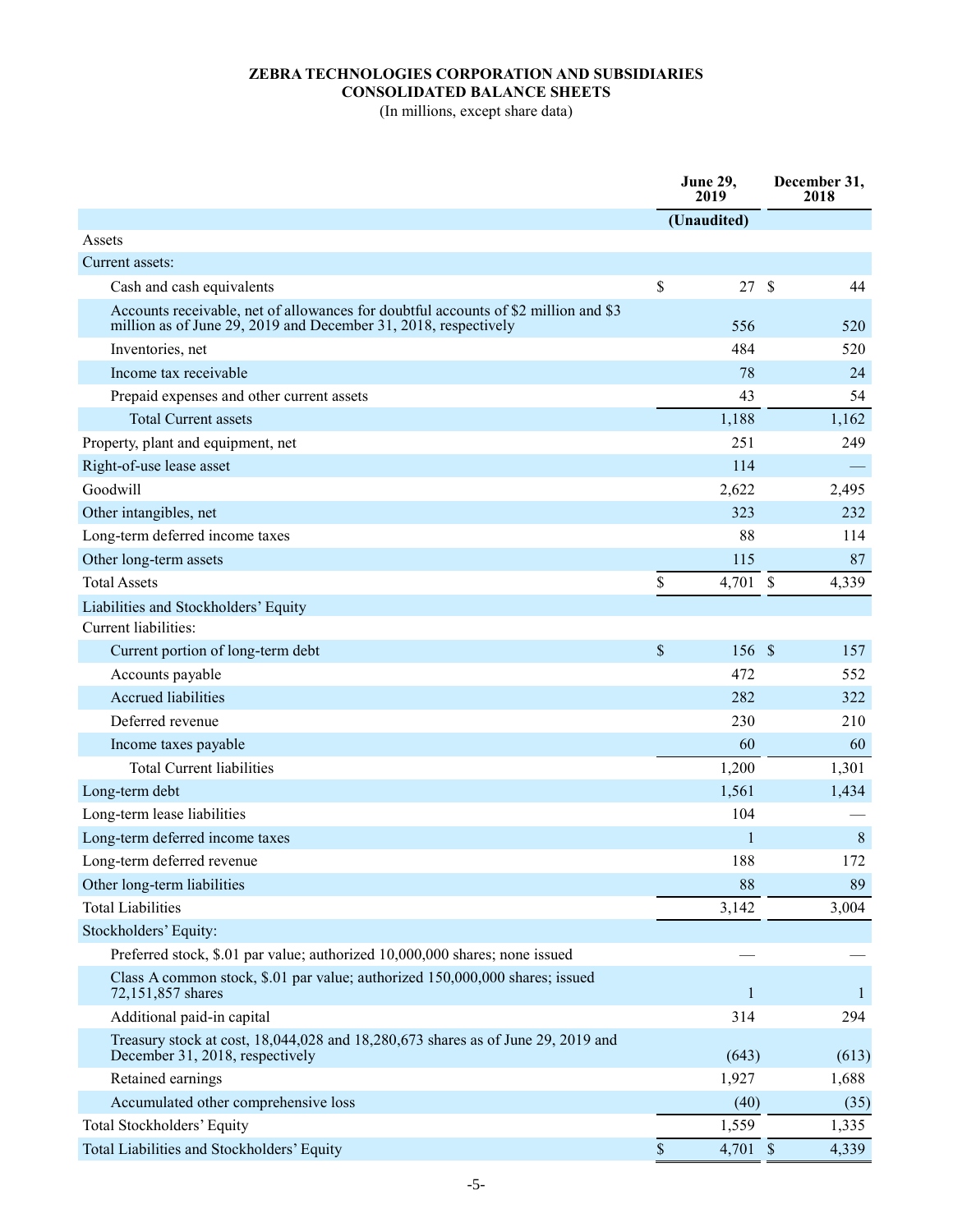# **ZEBRA TECHNOLOGIES CORPORATION AND SUBSIDIARIES CONSOLIDATED STATEMENTS OF OPERATIONS**

(In millions, except share data) (Unaudited)

|                                   | <b>Three Months Ended</b> |               |                         |                    |                         | <b>Six Months Ended</b> |                         |  |  |
|-----------------------------------|---------------------------|---------------|-------------------------|--------------------|-------------------------|-------------------------|-------------------------|--|--|
|                                   | <b>June 29,</b><br>2019   |               | <b>June 30,</b><br>2018 |                    | <b>June 29,</b><br>2019 |                         | <b>June 30,</b><br>2018 |  |  |
| Net sales:                        |                           |               |                         |                    |                         |                         |                         |  |  |
| Tangible products                 | \$<br>963                 | \$            | 889                     | \$                 | 1,887                   | $\mathcal{S}$           | 1,728                   |  |  |
| Services and software             | 134                       |               | 123                     |                    | 276                     |                         | 261                     |  |  |
| <b>Total Net sales</b>            | 1,097                     |               | 1,012                   |                    | 2,163                   |                         | 1,989                   |  |  |
| Cost of sales:                    |                           |               |                         |                    |                         |                         |                         |  |  |
| Tangible products                 | 488                       |               | 450                     |                    | 959                     |                         | 873                     |  |  |
| Services and software             | 89                        |               | 90                      |                    | 183                     |                         | 179                     |  |  |
| Total Cost of sales               | 577                       |               | 540                     |                    | 1,142                   |                         | 1,052                   |  |  |
| Gross profit                      | 520                       |               | 472                     |                    | 1,021                   |                         | 937                     |  |  |
| Operating expenses:               |                           |               |                         |                    |                         |                         |                         |  |  |
| Selling and marketing             | 127                       |               | 121                     |                    | 249                     |                         | 241                     |  |  |
| Research and development          | 108                       |               | 109                     |                    | 219                     |                         | 210                     |  |  |
| General and administrative        | 90                        |               | 93                      |                    | 166                     |                         | 164                     |  |  |
| Amortization of intangible assets | 30                        |               | 23                      |                    | 58                      |                         | 46                      |  |  |
| Acquisition and integration costs | $\overline{4}$            |               |                         |                    | 8                       |                         | $\sqrt{2}$              |  |  |
| Exit and restructuring costs      | 1                         |               | $\mathbf{1}$            |                    | $\overline{2}$          |                         | 5                       |  |  |
| <b>Total Operating expenses</b>   | 360                       |               | 347                     |                    | 702                     |                         | 668                     |  |  |
| Operating income                  | 160                       |               | 125                     |                    | 319                     |                         | 269                     |  |  |
| Other expenses:                   |                           |               |                         |                    |                         |                         |                         |  |  |
| Foreign exchange loss             | (1)                       |               | (4)                     |                    | (4)                     |                         | (4)                     |  |  |
| Interest expense, net             | (33)                      |               | (23)                    |                    | (57)                    |                         | (34)                    |  |  |
| Other, net                        | 3                         |               | $\overline{c}$          |                    | 2                       |                         | 2                       |  |  |
| Total Other expenses, net         | (31)                      |               | (25)                    |                    | (59)                    |                         | (36)                    |  |  |
| Income before income tax          | 129                       |               | 100                     |                    | 260                     |                         | 233                     |  |  |
| Income tax expense                | 5                         |               | 30                      |                    | 21                      |                         | 54                      |  |  |
| Net income                        | \$<br>124                 | \$            | 70                      | $\mathbf{\hat{S}}$ | 239                     | $\mathcal{S}$           | 179                     |  |  |
| Basic earnings per share          | \$<br>2.28                | $\mathcal{S}$ | 1.31                    | \$                 | 4.43                    | $\mathcal{S}$           | 3.35                    |  |  |
| Diluted earnings per share        | \$<br>2.26                | \$            | 1.29                    | \$                 | 4.37                    | $\mathcal{S}$           | 3.30                    |  |  |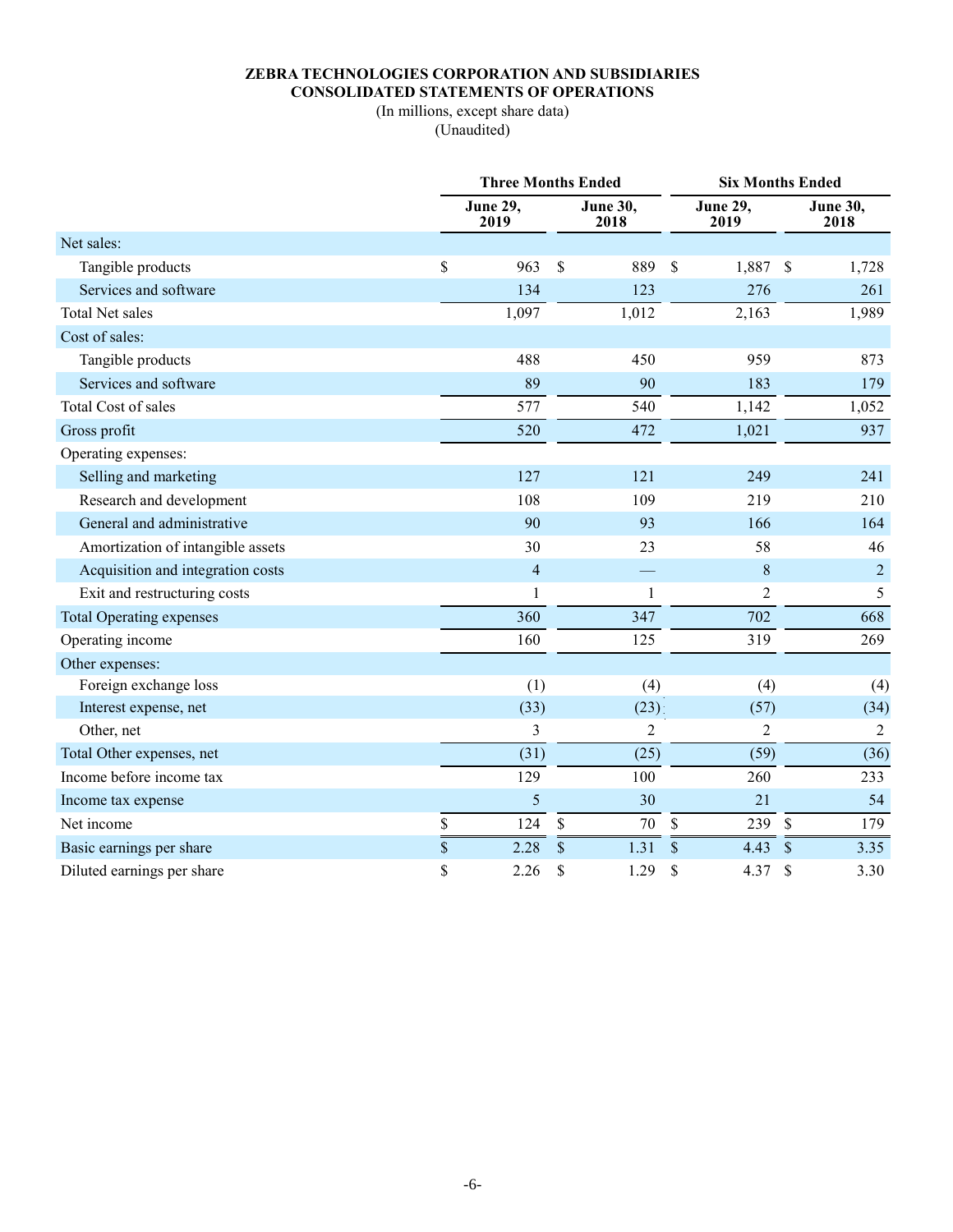## **ZEBRA TECHNOLOGIES CORPORATION AND SUBSIDIARIES CONSOLIDATED STATEMENTS OF CASH FLOWS**

# (In millions)

(Unaudited)

|                                                                                                                                                    |    | <b>Six Months Ended</b> |  |                         |
|----------------------------------------------------------------------------------------------------------------------------------------------------|----|-------------------------|--|-------------------------|
|                                                                                                                                                    |    | <b>June 29,</b><br>2019 |  | <b>June 30,</b><br>2018 |
| Cash flows from operating activities:                                                                                                              |    |                         |  |                         |
| Net income                                                                                                                                         | \$ | 239 \$                  |  | 179                     |
| Adjustments to reconcile net income to net cash provided by operating activities:                                                                  |    |                         |  |                         |
| Depreciation and amortization                                                                                                                      |    | 95                      |  | 86                      |
| Amortization of debt issuance costs and discounts                                                                                                  |    | $\overline{2}$          |  | 9                       |
| Share-based compensation                                                                                                                           |    | 24                      |  | 24                      |
| Deferred income taxes                                                                                                                              |    | (3)                     |  | 3                       |
| Unrealized loss/(gain) on forward interest rate swaps                                                                                              |    | 23                      |  | (18)                    |
| Other, net                                                                                                                                         |    | (2)                     |  | 2                       |
| Changes in operating assets and liabilities:                                                                                                       |    |                         |  |                         |
| Accounts receivable, net                                                                                                                           |    | (37)                    |  | (26)                    |
| Inventories, net                                                                                                                                   |    | 49                      |  | (11)                    |
| Other assets                                                                                                                                       |    | (9)                     |  | (9)                     |
| Accounts payable                                                                                                                                   |    | (81)                    |  | 21                      |
| Accrued liabilities                                                                                                                                |    | (86)                    |  | (48)                    |
| Deferred revenue                                                                                                                                   |    | 30                      |  | 22                      |
| Income taxes                                                                                                                                       |    | (50)                    |  | 24                      |
| Other operating activities                                                                                                                         |    | 1                       |  | $\,8\,$                 |
| Net cash provided by operating activities                                                                                                          |    | 195                     |  | 266                     |
| Cash flows from investing activities:                                                                                                              |    |                         |  |                         |
| Purchases of property, plant and equipment                                                                                                         |    | (30)                    |  | (33)                    |
| Acquisition of businesses, net of cash acquired                                                                                                    |    | (266)                   |  |                         |
| Proceeds from sale of long-term investments                                                                                                        |    | 10                      |  | $\overline{2}$          |
| Purchases of long-term investments                                                                                                                 |    | (20)                    |  | (2)                     |
| Net cash used in investing activities                                                                                                              |    | (306)                   |  | (33)                    |
| Cash flows from financing activities:                                                                                                              |    |                         |  |                         |
| Payment of debt issuance costs and discounts                                                                                                       |    |                         |  | (2)                     |
| Payments of long-term debt                                                                                                                         |    | (81)                    |  | (1, 114)                |
| Proceeds from issuance of long-term debt                                                                                                           |    | 206                     |  | 879                     |
| Payments of debt extinguishment costs                                                                                                              |    |                         |  | (1)                     |
| Payments of taxes related to net settlements of equity awards, net of proceeds from<br>exercise of stock options and stock purchase plan purchases |    | (34)                    |  | (4)                     |
| Other financing activities                                                                                                                         |    | 3                       |  |                         |
| Net cash provided by/(used in) financing activities                                                                                                |    | 94                      |  | (242)                   |
| Effect of exchange rate changes on cash                                                                                                            |    |                         |  | (7)                     |
| Net decrease in cash and cash equivalents                                                                                                          |    | (17)                    |  | (16)                    |
| Cash and cash equivalents at beginning of period                                                                                                   |    | 44                      |  | 62                      |
| Cash and cash equivalents at end of period                                                                                                         | \$ | 27S                     |  | 46                      |
| Supplemental disclosures of cash flow information:                                                                                                 |    |                         |  |                         |
| Income taxes paid                                                                                                                                  | \$ | 73 \$                   |  | 21                      |
| Interest paid                                                                                                                                      | \$ | 33 \$                   |  | 52                      |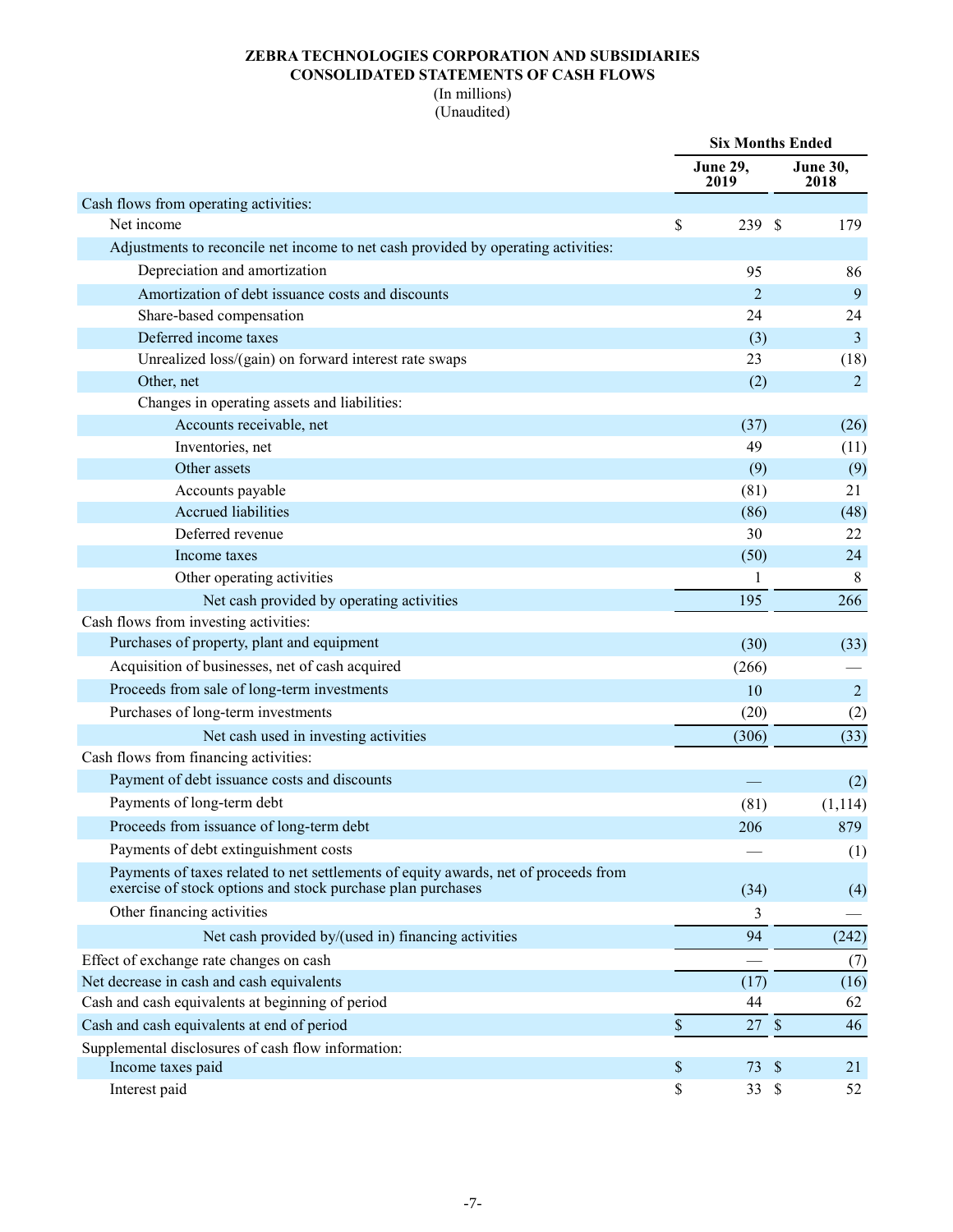#### **ZEBRA TECHNOLOGIES CORPORATION AND SUBSIDIARIES RECONCILIATION OF ORGANIC NET SALES GROWTH** (Unaudited)

|                                                       |           | <b>Three Months Ended</b> |                     |  |  |  |  |  |  |
|-------------------------------------------------------|-----------|---------------------------|---------------------|--|--|--|--|--|--|
|                                                       |           | June 29, 2019             |                     |  |  |  |  |  |  |
|                                                       | AIT       | <b>EVM</b>                | <b>Consolidated</b> |  |  |  |  |  |  |
| Reported GAAP Consolidated Net sales growth           | 5.4 $%$   | $10.0 \%$                 | $8.4\%$             |  |  |  |  |  |  |
| Adjustments:                                          |           |                           |                     |  |  |  |  |  |  |
| Impact of foreign currency translation <sup>(1)</sup> | $1.0\%$   | $1.1\%$                   | $1.1\%$             |  |  |  |  |  |  |
| Impact of acquisitions $(2)$                          | $(3.5)\%$ | (1.9)%                    | $(2.5)\%$           |  |  |  |  |  |  |
| Organic Net sales growth                              | $2.9\%$   | $9.2\%$                   | 7.0 %               |  |  |  |  |  |  |

|                                              |           | <b>Six Months Ended</b> |                     |  |  |  |  |  |  |
|----------------------------------------------|-----------|-------------------------|---------------------|--|--|--|--|--|--|
|                                              |           | June 29, 2019           |                     |  |  |  |  |  |  |
|                                              | AIT       | <b>EVM</b>              | <b>Consolidated</b> |  |  |  |  |  |  |
| Reported GAAP Consolidated Net sales growth  | $3.4\%$   | $11.7\%$                | $8.7\%$             |  |  |  |  |  |  |
| Adjustments:                                 |           |                         |                     |  |  |  |  |  |  |
| Impact of foreign currency translation $(1)$ | $1.0\%$   | $1.0\%$                 | $1.0\%$             |  |  |  |  |  |  |
| Impact of acquisitions <sup>(2)</sup>        | $(2.4)\%$ | $(2.3)\%$               | $(2.3)\%$           |  |  |  |  |  |  |
| Organic Net sales growth                     | $2.0\%$   | $10.4 \%$               | 7.4 %               |  |  |  |  |  |  |

(1) Operating results reported in U.S. Dollars are affected by foreign currency exchange rate fluctuations. Foreign currency translation impact represents the difference in results that are attributable to fluctuations in the currency exchange rates used to convert the results for businesses where the functional currency is not the U.S. Dollar. This impact is calculated by translating the current period results at the currency exchange rates used in the comparable prior year period, rather than the exchange rates in effect during the current period. In addition, we exclude the impact of the company's foreign currency hedging program in the prior year periods.

(2) For purposes of computing Organic Net sales, amounts directly attributable to the Xplore acquisition (included in our consolidated results beginning August 14, 2018), the Temptime acquisition (included in our consolidated results beginning February 21, 2019), and the Profitect acquisition (included in our consolidated results beginning May 31, 2019) will be excluded for twelve months following the acquisition date.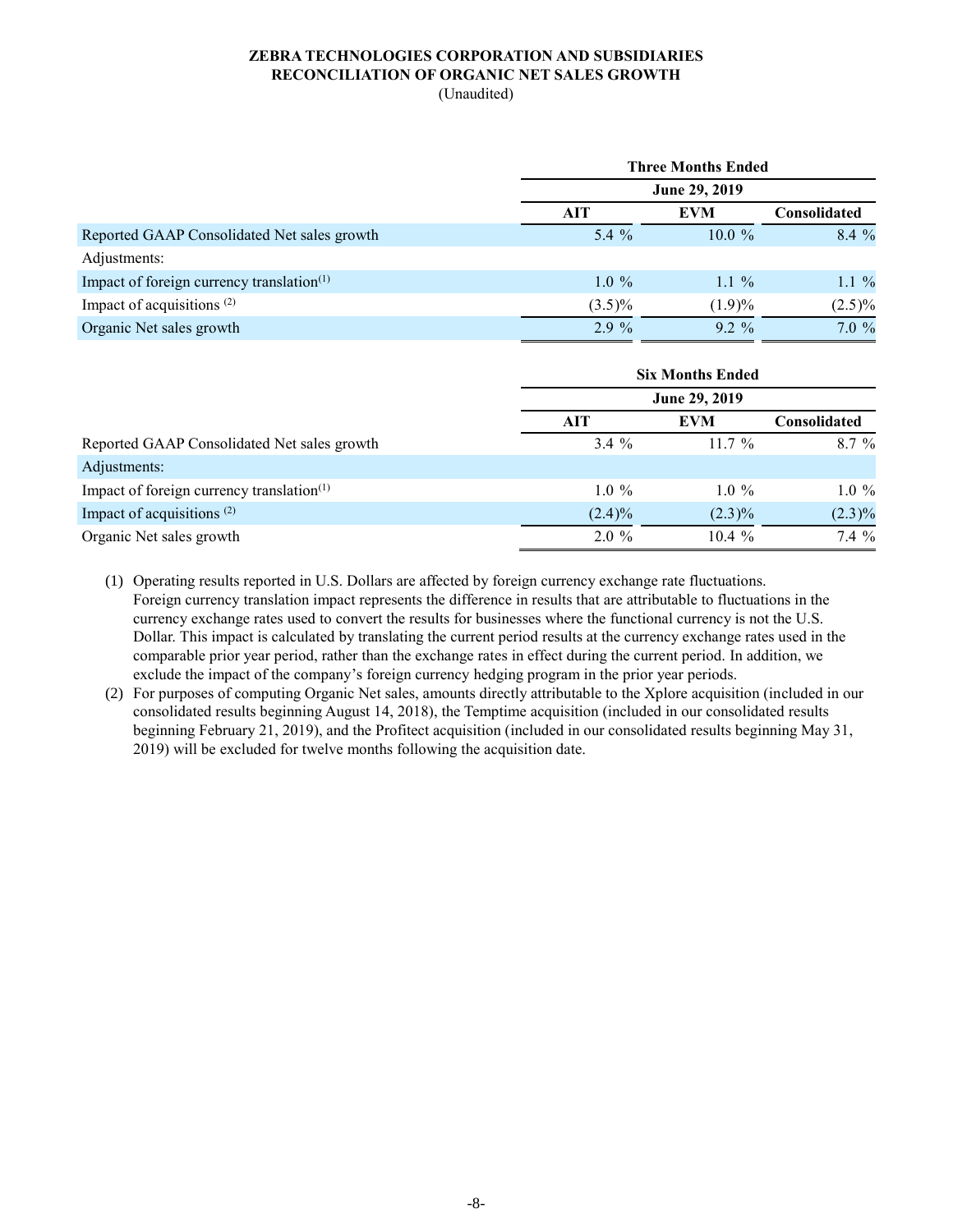## **ZEBRA TECHNOLOGIES CORPORATION AND SUBSIDIARIES RECONCILIATION OF GAAP TO NON-GAAP GROSS MARGIN**

## (In millions) (Unaudited)

|                                      | <b>Three Months Ended</b> |            |               |            |               |              |                        |               |               |            |                           |              |  |
|--------------------------------------|---------------------------|------------|---------------|------------|---------------|--------------|------------------------|---------------|---------------|------------|---------------------------|--------------|--|
|                                      | June 29, 2019             |            |               |            |               |              |                        | June 30, 2018 |               |            |                           |              |  |
|                                      |                           | <b>AIT</b> |               | <b>EVM</b> |               | Consolidated |                        | <b>AIT</b>    |               | <b>EVM</b> |                           | Consolidated |  |
| <b>GAAP</b>                          |                           |            |               |            |               |              |                        |               |               |            |                           |              |  |
| Reported Net sales                   | \$                        | 370        | $\mathcal{S}$ | 727        | $\sqrt$       | 1,097        | <sup>S</sup>           | 351           | $\sqrt{3}$    | 661        | $\sqrt$                   | 1,012        |  |
| Reported Gross profit <sup>(1)</sup> |                           | 182        |               | 340        |               | 520          |                        | 173           |               | 299        |                           | 472          |  |
| Gross Margin                         |                           | 49.2%      |               | 46.8%      |               | 47.4%        |                        | 49.3%         |               | 45.2%      |                           | 46.6%        |  |
|                                      |                           |            |               |            |               |              |                        |               |               |            |                           |              |  |
|                                      |                           |            |               |            |               |              |                        |               |               |            |                           |              |  |
| Non-GAAP                             |                           |            |               |            |               |              |                        |               |               |            |                           |              |  |
| Adjusted Net sales                   | \$                        | 370        | $\mathcal{S}$ | 727        | $\mathbf{\$}$ | 1,097        | $\mathbf{\mathcal{S}}$ | 351           | <sup>\$</sup> | 661        | $\boldsymbol{\mathsf{S}}$ | 1,012        |  |
| Adjusted Gross profit <sup>(2)</sup> |                           | 183        |               | 340        |               | 523          |                        | 173           |               | 300        |                           | 473          |  |
| <b>Adjusted Gross Margin</b>         |                           | 49.5%      |               | 46.8%      |               | 47.7%        |                        | 49.3%         |               | 45.4%      |                           | 46.7%        |  |

|                                      | <b>Six Months Ended</b> |               |               |            |         |              |              |       |               |            |              |              |
|--------------------------------------|-------------------------|---------------|---------------|------------|---------|--------------|--------------|-------|---------------|------------|--------------|--------------|
|                                      |                         | June 29, 2019 |               |            |         |              |              |       |               |            |              |              |
|                                      |                         | AIT           |               | <b>EVM</b> |         | Consolidated |              | AIT   |               | <b>EVM</b> |              | Consolidated |
| <b>GAAP</b>                          |                         |               |               |            |         |              |              |       |               |            |              |              |
| Reported Net sales                   | \$                      | 727           | <sup>\$</sup> | 1,436      | $\sqrt$ | 2,163        | $\mathbb{S}$ | 703   | <sup>\$</sup> | 1,286      | $\mathbb{S}$ | 1,989        |
| Reported Gross profit <sup>(1)</sup> |                         | 366           |               | 658        |         | 1,021        |              | 356   |               | 581        |              | 937          |
| Gross Margin                         |                         | 50.3%         |               | 45.8%      |         | $47.2\%$     |              | 50.6% |               | 45.2%      |              | 47.1%        |
|                                      |                         |               |               |            |         |              |              |       |               |            |              |              |
|                                      |                         |               |               |            |         |              |              |       |               |            |              |              |
| Non-GAAP                             |                         |               |               |            |         |              |              |       |               |            |              |              |
| Adjusted Net sales                   | \$                      | 727           | <sup>\$</sup> | 1,436      | \$      | 2,163        | $\mathbb{S}$ | 703   | $\mathbb{S}$  | 1,286      | $\mathbb{S}$ | 1,989        |
| Adjusted Gross profit <sup>(2)</sup> |                         | 367           |               | 659        |         | 1,026        |              | 356   |               | 583        |              | 939          |
| <b>Adjusted Gross Margin</b>         |                         | 50.5%         |               | 45.9%      |         | 47.4%        |              | 50.6% |               | 45.3%      |              | 47.2%        |

(1) Fiscal 2019 consolidated results include corporate eliminations related to business acquisitions that are not reported in segment results.

(2) Adjusted Gross profit excludes purchase accounting adjustments and share-based compensation expense.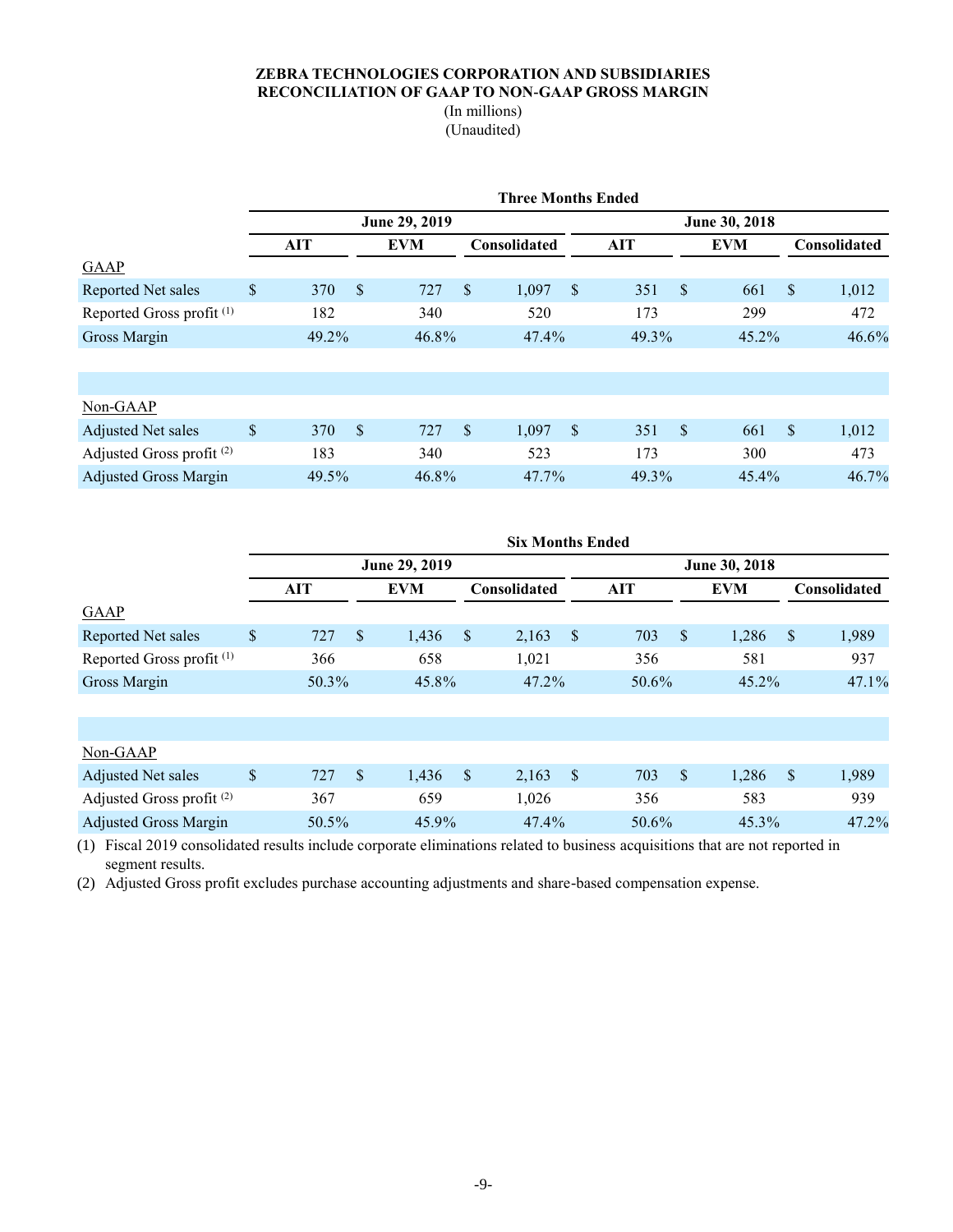#### **ZEBRA TECHNOLOGIES CORPORATION AND SUBSIDIARIES RECONCILIATION OF GAAP TO NON-GAAP NET INCOME**

(In millions, except share data) (Unaudited)

|                                                               | <b>Three Months Ended</b> |                         |                           |                         |                          | <b>Six Months Ended</b> |                           |                         |  |
|---------------------------------------------------------------|---------------------------|-------------------------|---------------------------|-------------------------|--------------------------|-------------------------|---------------------------|-------------------------|--|
|                                                               |                           | <b>June 29,</b><br>2019 |                           | <b>June 30,</b><br>2018 |                          | <b>June 29,</b><br>2019 |                           | <b>June 30.</b><br>2018 |  |
| <b>Net income</b>                                             | \$                        | 124                     | $\mathbb S$               | 70                      | $\mathbb S$              | 239                     | $\mathcal{S}$             | 179                     |  |
| Adjustments to Cost of sales <sup>(1)</sup>                   |                           |                         |                           |                         |                          |                         |                           |                         |  |
| Purchase accounting adjustments                               |                           | $\overline{2}$          |                           |                         |                          | $\overline{\mathbf{3}}$ |                           |                         |  |
| Share-based compensation                                      |                           | $\mathbf{1}$            |                           | 1                       |                          | $\overline{c}$          |                           | $\sqrt{2}$              |  |
| <b>Total adjustments to Cost of sales</b>                     |                           | $\overline{\mathbf{3}}$ |                           | 1                       |                          | 5                       |                           | $\overline{2}$          |  |
| Adjustments to Operating expenses <sup>(1)</sup>              |                           |                         |                           |                         |                          |                         |                           |                         |  |
| Amortization of intangible assets                             |                           | 30                      |                           | 23                      |                          | 58                      |                           | 46                      |  |
| Acquisition and integration costs                             |                           | $\overline{4}$          |                           |                         |                          | 8                       |                           | 2                       |  |
| Legal Settlement                                              |                           |                         |                           | 13                      |                          |                         |                           | 13                      |  |
| Share-based compensation                                      |                           | 17                      |                           | 16                      |                          | 29                      |                           | 26                      |  |
| Exit and restructuring costs                                  |                           | $\mathbf{1}$            |                           | $\mathbf{1}$            |                          | $\mathbf 2$             |                           | $\overline{5}$          |  |
| <b>Total adjustments to Operating expenses</b>                |                           | 52                      |                           | 53                      |                          | 97                      |                           | 92                      |  |
| Adjustments to Other expenses, net <sup>(1)</sup>             |                           |                         |                           |                         |                          |                         |                           |                         |  |
| Amortization of debt issuance costs and discounts             |                           | 1                       |                           | 8                       |                          | $\overline{2}$          |                           | 10                      |  |
| Investment (gain) loss                                        |                           | (4)                     |                           | (1)                     |                          | (3)                     |                           | (1)                     |  |
| Foreign exchange loss                                         |                           | 1                       |                           | 4                       |                          | 4                       |                           | 4                       |  |
| Forward interest rate swaps loss (gain)                       |                           | 15                      |                           | (6)                     |                          | 23                      |                           | (18)                    |  |
| Total adjustments to Other expenses, net                      |                           | 13                      |                           | 5                       |                          | 26                      |                           | (5)                     |  |
| Income tax effect of adjustments <sup>(2)</sup>               |                           |                         |                           |                         |                          |                         |                           |                         |  |
| Reported income tax expense                                   |                           | 5                       |                           | 30                      |                          | 21                      |                           | 54                      |  |
| Adjusted income tax                                           |                           | (32)                    |                           | (24)                    |                          | (63)                    |                           | (49)                    |  |
| Total adjustments to income tax                               |                           | (27)                    |                           | 6                       |                          | (42)                    |                           | 5                       |  |
| Total adjustments                                             |                           | 41                      |                           | 65                      |                          | 86                      |                           | 94                      |  |
| <b>Non-GAAP Net income</b>                                    | \$                        | 165                     | $\mathbb S$               | 135                     | $\mathbb S$              | 325 \$                  |                           | 273                     |  |
|                                                               |                           |                         |                           |                         |                          |                         |                           |                         |  |
| GAAP earnings per share                                       |                           |                         |                           |                         |                          |                         |                           |                         |  |
| <b>Basic</b>                                                  | \$                        | 2.28                    | $\boldsymbol{\mathsf{S}}$ | 1.31                    | \$                       | 4.43                    | $\boldsymbol{\mathsf{S}}$ | 3.35                    |  |
| Diluted                                                       | \$                        | 2.26                    | $\frac{1}{2}$             | 1.29                    | $\overline{\mathcal{S}}$ | 4.37                    | $\mathcal{S}$             | 3.30                    |  |
| Non-GAAP earnings per share                                   |                           |                         |                           |                         |                          |                         |                           |                         |  |
| Basic                                                         | \$                        | 3.06                    | \$                        | 2.51                    | \$                       | 6.02                    | $\boldsymbol{\mathsf{S}}$ | 5.10                    |  |
| Diluted                                                       | \$                        | $3.02 \text{ } $$       |                           | $2.48$ \$               |                          | 5.95 \$                 |                           | 5.04                    |  |
| Basic weighted average shares outstanding                     |                           | 54,027,576              |                           | 53, 537, 876            |                          | 53,965,181              |                           | 53,414,267              |  |
| Diluted weighted average and equivalent shares<br>outstanding |                           | 54,648,699              |                           | 54,255,707              |                          | 54,602,372              |                           | 54,134,110              |  |

(1) Presented on a pre-tax basis.

(2) Represents adjustments to the GAAP income tax expense commensurate with pre-tax non-GAAP adjustments and to exclude the impacts of certain discrete income tax items.